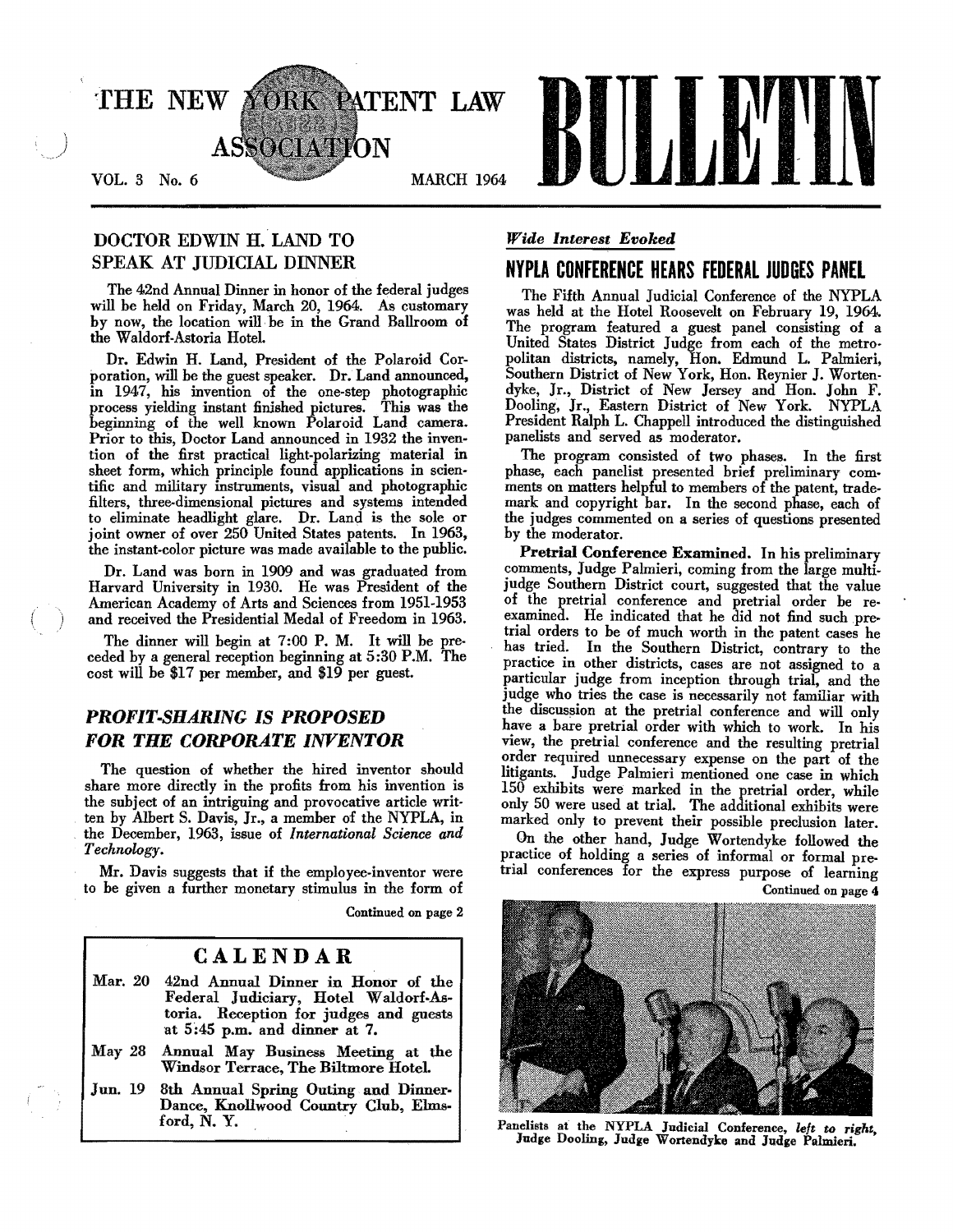# Editorial

During the Judicial Conference, Judge Palmieri suggested that the pretrial conference and resulting order as it now is applied to patent cases in the Southern District be re-examined since he did not find the pretrial order to be very helpful. The subject of pretrial in the Southern District was discussed by the Hon. Sylvester J. Ryan, the Hon. Archie O. Dawson and the Hon. David N. Edelstein in a meeting before the Bar on March 6, 1962 (BULLETIN, Vol. 1, No.7).

At that time, the judges indicated that the key rules, Rules 13 and 14, were intended to require a good-faith meeting of the adversaries to reduce the issues. The necessity for these rules apparently stemmed from practices in cases which are quite different from patent cases. .Judge McLean indicated in a previous Judicial Conference on February 26, 1963, that neither the pretrial examiners nor the judges in the Southern District went into patent matters in sufficient detail in the pretrial conference and that the rules were not working out well as applied to patent cases (BULLETIN, Vol.  $\tilde{2}$ , No. 7). Judge McLean suggested, at that time, that special rules might be developed for patent cases.

Judge Wortendyke's favorable experience with a series of informal and formal pretrial conferences to allow the trial judge to get "on top" of cases which are initially assigned might be considered perhaps as part of the "re-examination" in the Southern District.

# COURT REVERSES PRIOR DECISION ALLOWING PATENTEE'S DJ ACTION

The Texas District Court has reversed its previous holding in *Proler Steel Corp.* v. *Luria Brothers* & *Co., Inc.*, 139 USPQ 169 (See BULLETIN Vol. 3, No. 2), and has declined to accept jurisdiction of this declaratory judgment action, 140 USPQ 373. The suit was brought by the patent owner before any infringement had oc· curred and sought injunctive relief against future infringing acts by the defendant. Impliedly, such relief would include an adjudication of the validity of the patent.

The defendant's plant in California was not completed at the time the suit was brought and, thus, posed a threat of future infringement which, the Court held, the plaintiff was entitled to seek to enjoin. At the time of the defendant's motion for reconsideration however the plant was in commercial operation. '

In reaching this conclusion, the Court felt that its previous reasoning remained valid and would be appropriate in the proper circumstances. Under its discretionary powers, the Court declined to accept jurisdiction of the declaratory judgment action since the plaintiff was now in a position to attempt to show actual rather than threatened infringement.

# BULLETIN SUBSCRIPTIONS

There have been so many requests for the BUL-LETIN from persons and institutions outside of the New York area that the Board of Governors has decided to make it available to non-members on a subscription basis at a rate of \$2.50 per year. Annual subscriptions will cover 9 issues, and will start with the October issue. Requests for subscriptions should be addressed to the Editor, NYPLA BULLETIN, Room 4004, 60 East 42nd Street, New York 17, N. Y. 10017.

# *PROFIT·SHARING IS PROPOSED*

### Continued from page 1

cash payments, bonuses, or royalties on a percentage basis, he might turn out enough extra inventions to more than repay his employer for the added compensation.

Trend Cited. As indicative of a growing awareness that a change in the existing pattern could bring benefits he cites: HR 4932 introduced by Rep. George E. Brown, Jr., which would bar the assignment of inventions as a requirement of employment; Study No. 30 of the Senate Subcommittee on Patents, Trademarks and Copyrights, where in the introduction Senator McClellan raised the question whether "steps should be taken to restore the patent system, in at least some measure, to its traditional role of rewarding the inventor, in order the better to carry out the constitutional objective of 'promoting the progress of science and useful arts'?"; and the increasing number of European countries which have legislated special compensation for corporate inventors. (See BULLETIN Vol. 2, Nos. 7 and  $\delta$  and Vol. 1, No. 5)

The writer concedes that there is no satisfactory proof to date that the proposed forms of compensation would bring out more inventions than the present systems of rewarding inventors which can bring to the outstanding inventor promotions, added salary, fringe-benefits, and positions of prestige (where the good inventor may prove to be a poor executive and unhappy to boot). .

Mr. Davis' suggestion that to withhold a share of the profits from the inventor is a violation of the Judaeo· Christian moral tradition epitomized in the Biblical instruction "Thou shalt not muzzle the ox that treadeth out the grain", would seem to lead him onto dangerous ground, as he himself presumably recognizes. The argu· ment has been made that if the inventor is to be specially rewarded for his outstanding invention, what about the particularly big order brought in by the salesman or the highly profitable merger worked out by the executive, either of which may do much more for the corporation than the invention? Where does one draw the line?

Moreover, many corporations see in the "suggestion awards plans"-with the administration of which they are now struggling--samples in miniature of some of the problems which would come in bigger sizes if they were to put in a full-scale reward program for their "captive inventors."

Pressures for Change. Mr. Davis sees three areas of pressure which could expand to a point where the corporations would be persuaded to take their inventors into partnership. The first, he describes as "gradual agreement with the proposition that such an incentive system will make invention-oriented personnel more productive."

The second area would be legislation. "If there is a legislative requirement, it will be produced by judgment that special compensation to the corporate inventor is justified by basic equity concepts, and in the hope that such action will lead to a fresh spurt of invention and innovation." This he says would not be Senator McClel· lan's approach, since he sees the Senator as willing to walt for proof that a change can be justified. Nor does he think it would be Rep. Brown's attack on the problem, which would presumably be by way of collective bargaining.

The third area of pressure, as Mr. Davis views it, would be united action by the inventors, which, he says, pre· supposes heavy union involvement in such a move, and which does not appear to be in sight, as yet.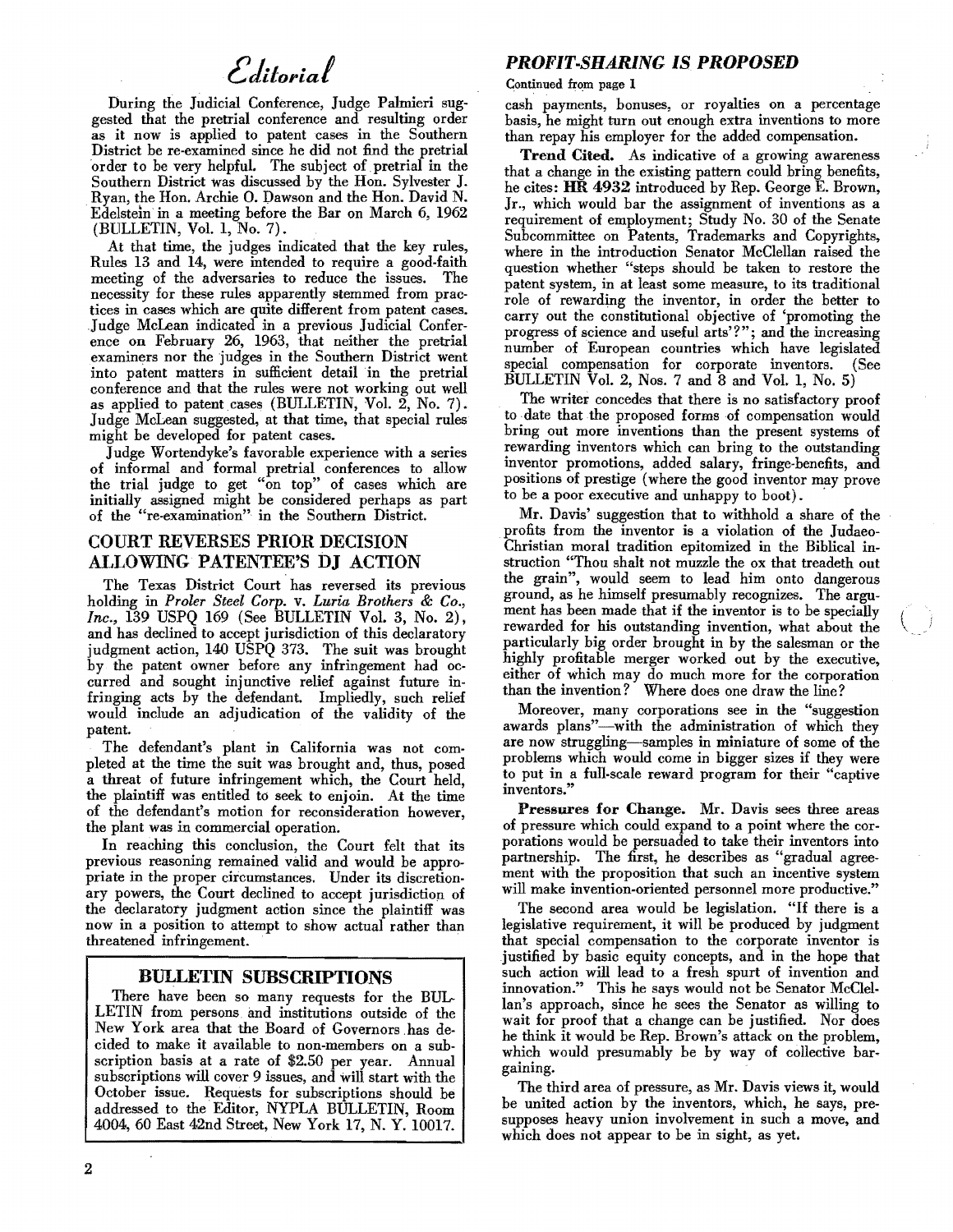# **BRIEFS FROM WASHINGTON**

H. R. 8190-Willis, the patent fee bill passed by the House on January 22, 1964, is now before the Senate Judiciary Committee. Contrary to previous indications, Senator McClellan plans to hold subcommittee hearings on this bill. This subcommittee reported favorably on a similar bill two years ago.

It is considered likely that both the American Bar As· sociation and the American Patent Law Association will concentrate their attention on position to the mainte· nance provision of the fee bill in the Senate.. This is consistent with the position taken by these associations in the House. The National Association of Manufacturers has also opposed the maintenance fee provision.

When H. R. 8190 was considered by the House, Representative Anderson offered an amendment to strike out the section of the bill requiring payment of mainte· nance fees. Representative Robert N. Giaimo (D. Conn.) supported the opposition to the maintenance provision arguing on the basis of their cost to small firms. On the other hand, the maintenance provision was supported strongly by Representative John V. Lindsay (R. N. Y.), on the basis of alleged necessity of self-sustaining the Patent Office. He contended that the objection to maintenance fees comes principally from big corporations.

S. 1466 which opens practice before the Patent Office to all members of the bar, has been passed by the Senate and hearings were held in the House in early February.

Government Patent Policy. Senator McClellan's Committee will probably not hold hearings on government patent policy during the present session of Congress. It is deemed likely that Senator McClellan's Committee will follow a "wait and see" program in light of the late President Kennedy's patent policy statement which was issued on October 10, 1963.

### *CORPORATE PRIVILEGE CONFIRMED*

The U. S. Supreme Court has declined to review the 7th Circuit Court of Appeals decision holding that the attorney-client privilege is available to corporations, *Radiant Burners,* 84 S. Ct. 330. The controversy over the corporation's right to assert the privilege thus appears to be stilled. (See BULLETIN, Vol. 2, No. 6 and Vol. 3, No.1).

Ohio joined the growing list of states providing the corporation's right to the privilege by legislative enact· ment and recently passed Section 2317.021 of the Ohio Revised Code. This section appears to follow generally the language of the Model Code of Evidence and specifically defines "client" as "a person, firm, partnership, corporation, or other association" for the purpose of the attorney -client privilege.

### *OPENINGS ON BULLETIN STAFF*

The BULLETIN has openings on its staff for two or three young men who have a law review or college newspaper background, or who just like to write. The BULLETIN offers a rare opportunity to sharpen up your writing and at the same time keep in intimate touch with what is going on in your profession. If you are interested, please send a brief resume of your background and special interests to Douglas M. Clark· son, General Counsel, Potter Instrument Company, Inc., 151 Sunnyside Boulevard, Plainview, N. Y.

# BE THE MAN WITH THE ANSWERS

Are you ready to answer inquiries for information on patents, trademarks and copyrights? What do you say when a scientifically inclined high school student asks you where he can get information about the patent system; when an inventor-client asks you where he can get more information on what constitutes invention; when a plant engineer asks where he can find out how to find things in the patented art; or when a commuting neighbor puts down his morning paper to inquire where he can get some elementary background on copyrights and trade-marks. These are common questions and the patent attorney is expected to have the answer.

Page the Patent Office. One way to be ready for such inquiries is to keep in your desk a sheet put out by the Department of Commerce in June 1963, which lists all of the pertinent publications obtainable from either the Patent Office or the U. S. Government Printing Office, with a brief description and the cost of each one. These range all the way from a pamphlet entitled *"Generallnformation Concerning Patents",* up to the *"Manual of Classifioation".* Not mentioned in this list are two very elemental folders, *"Answers to Questions Frequently Asked About Patents",* and *"Questions and Answers About Trademarks."* 

For the inventor-client who wants to learn more about the inventor's problems, there is *"Patents and Inventions -An Information Aid for Inventors",* while the plant engineer who wants to find his way around in the patented art hits the jackpot with the most elaborate information booklet of the list, which covers the sub· ject of *"How to Obtain Information From United States Patents:'* This is nicely illustrated and detailed enough so that it could even constitute a good reference volume for the attorney who is a bit rusty in his searching techniques.

A full itemization of the literature listed is as follows: From the Patent Office (remit the price to the Com· missioner of Patents):

• Classification Bulletins. (Price depends on size.)

- General Information Concerning Patents. (First copy free from the Patent Office, additional copies 15¢ from Superintendent of Documents.)
- General Information Concerning Trademarks. (Same as above.)
- Patents.  $(25¢;$  design patents  $10¢$ .)
- Trademarks. (Price varies.)
- Weekly Class Sheets. (Subscription \$5 per year.)

From the U. S. Government Printing Office (com. munications and remittances should be sent to Superintendent of Documents, U. S. Government Printing Of· fice) :

- Decisions of the Commissioner of Patents. (Price varies.)
- Guide for Patent Draftsmen.  $(15¢)$
- How to Obtain Information From United States Patents.  $(20¢)$
- Manual of Classification. (\$8.50)
- Manual of Patent Examining Procedure. (\$4)
- Official Gazette of the United States Patent Office. (Annual subscription \$35; \$1 per issue.)
- Patent Attorneys and Agents Available to Represent Inventors Before the United States Patent Office. (55¢)
- Patent Laws. (30¢)
- · Patents and Inventions-An Information Aid For Inventors.  $(15e)$
- Roster of Attorneys and Agents Registered to Practice Before the U. S. Patent Office.  $(70\phi)$
- Trademark Rules of Practice of the United States Patent Office With Forms and Statutes.  $(45¢)$
- Rules of Practice of the United States Patent Office In Patent Cases. (50¢)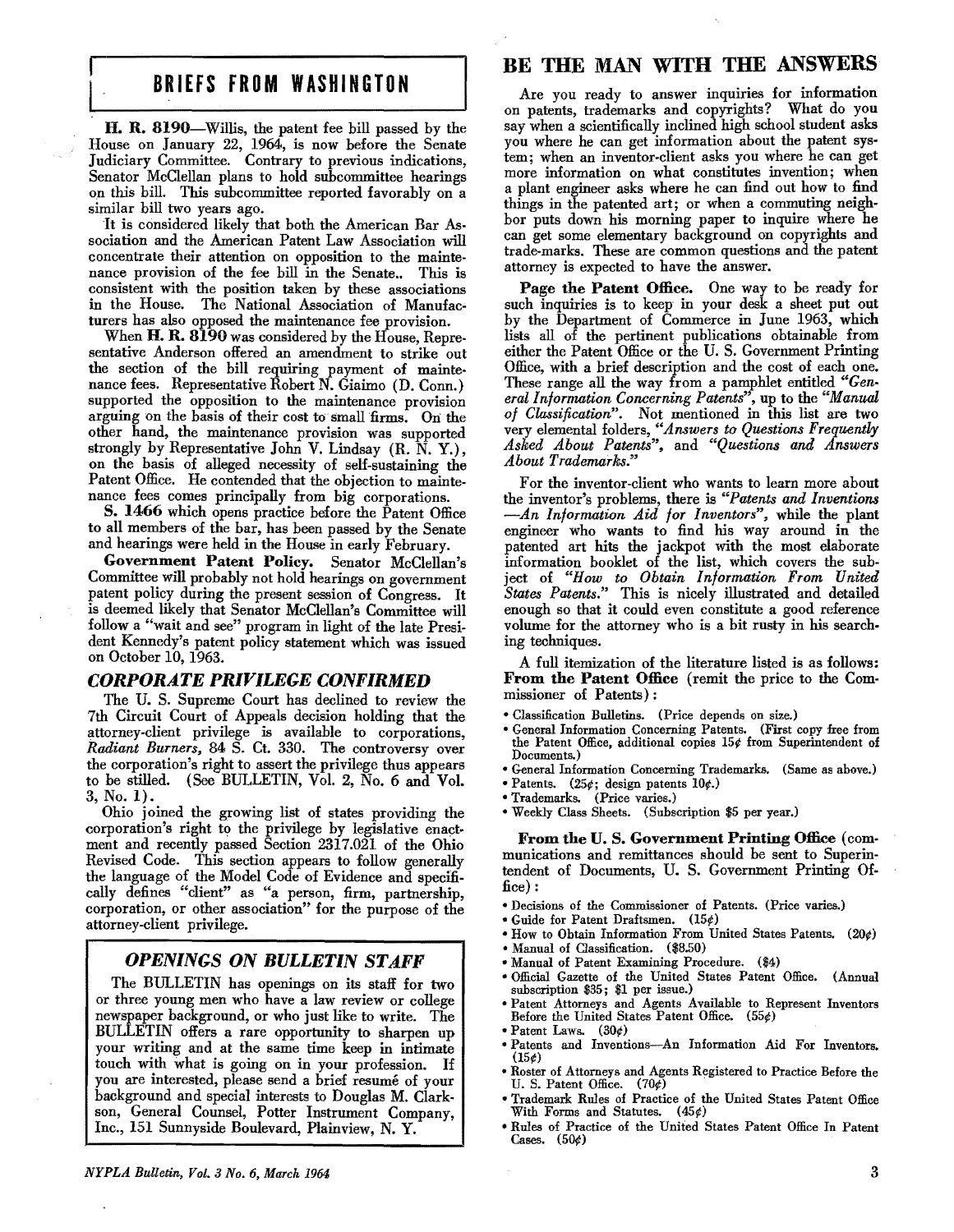# *NYPLA Conference Hears Panel of Three Federal Judges*

Continued from page 1

more about the case so that he could get "on top of it" at an early time. Judge Wortendyke found that pretrial conferences of this type save considerable trial time and are worthwhile despite their cost. In Judge Wortendyke's district, the District of New Jersey, cases are as· signed to the trial judge immediately when filed. This difference may be fundamental in considering the comments of Judges Palmieri and Wortendyke.

The Expert Evaluated. Judge Dooling's preliminary comments were directed principally to the role of the expert in patent cases, including the so-called "neutral" expert. Focusing attention on the very nature of the neutral expert, Judge Dooling raised the question as to whether or not there is any such thing as a truly "neutral" expert. Experts have ideas and ideas must have partisans. The expert may be disinterested in the outcome but he is not neutral as to the ideas involved.

It was suggested that though ideally an expert may consider himself neutral, nevertheless there is an underlying assumption of a willingness to act as expert for one side in a particular case and once retained the expert may become an advocate for the idea of his employer. You can't hire an expert without telling him what side you are on, at which point the expert must decide whether or not he will serve on that side.

Although "neutral" experts have been used in cases, such as the *United Slwe Machinery* case where Judge Wyzanski used an expert on economics as his law clerk Judge Dooling suggested that many lawyers would not want an expert of this type who conferred with the judge in chambers without the presence of counsel for the parties.

Judge Dooling pointed out that the basis for judicial interest in such "neutral" experts lies in the fact that the average judge with a liberal arts background is unfamiliar and uncomfortable with technical matters, and he may necessarily require expert assistance. The judge commented, however, that in his view, this dependence on an expert smacks of delegation of decision-making power.

Partisan Experts. As opposed to the so-called neutral expert with disgnised partisan views, Judge Dooling noted the desirability of using admittedly partisan experts, who do not assume the disguise of neutrality. Here factors affecting the witnesses' partisan position and credibility may be brought out in the open and taken into account.

The Role of the Patent Lawyer. Judge Dooling suggested that it is the lawyers function to assist the court in understanding expert testimony. The patent lawyers are the "faithful friends" of the court and often translate expert testimony into recognizable relevant evidence.

Question Period Followed. Judge Palmieri stated during the subsequent question and answer period that he likes to see briefs dated to Hag the exact stage of the case when the brief was prepared so that the judge can properly relate the brief to the case as it then stands.

The post-trial brief should be broken up into logical parts and should not be a long rambling continuous discussion. The component parts should include a statement of facts, a statement of law, an index and a topical summary. The parts of the brief should be made independently readable, should serve as a handbook for the judge in post-trial use, and should be accurate and precise about the subject content of the case.

Judge Wortendyke suggested that counsel should assume that the judge will read all cited cases and should give the context from which a quote was taken, not jnst a sentence quote. The post-trial brief should contain a written summation based upon the court record with page references to the trial transcript.

Judge Dooling reiterated Judge Palmieri's comments and suggested the desirability for headings and subheadings in the brief in the form of "talking headings." Also, he suggested the use of a summary, and he indicated a preference for briefs which tend to emphasize important points and are directed principally to the issues which need to be decided, to the exclusion of unnecessary material.

Judge Palmieri commented that a good case presentation should show that (1) the lawyer understands his case very well, (2) the lawyer is saturated with both the facts and the law, (3) that he welcomes questions from the bench, and (4) he can tolerate interruption without losing track of his presentation.

Live Witnesses Preferred. With respect to the use of depositions versus live witnesses, all three judges preferred the opportunity to observe live witnesses, subject to cross-examination, when testifying to issues which might be subject to controversy.

In discussing the weight to be accorded the testimony of a professional, paid witness as distinguished from an interested witness such as the inventor, all three judges again appeared to agree that there is no firm conclusion as to the advantage of one over the other and that all of the circumstances will be taken into account in weighing the witnesses' credibility. Judge Dooling commented that if the patentee is able to testify and is not called, his lack of presence should be explained or it will be misunderstood.

The Fifth Judicial Conference will be remembered among the most successful in view of the large turn out of about 200 members and guests, all of whom were extremely attentive to the interesting and informative program arranged by the NYPLA Committee on Meetings under the guidance of Edward O. Halle, John M. Calimafde and Joseph C. Sullivan.

### *.4* Moot *Question*

According to the Coordination Service of the American Bar Association, the term *moot question* stems from early Norse use. Among early Norsemen, it was customary to settle many important questions by means of the public assembly or *mot.* 

Contact with the British Isles led to adoption of the word there. Gradually the meaning changed from that of a meeting to a public argument; at the same time another "o" was added. Law students reading at Inns of Court began holding *moots* at which they argued hypothetical cases. As early as 1531, this was regarded as an "Ancient practice."

Cases tried in a moot court seldom were settled with any satisfaction. Therefore, any perplexing problem came to be termed a *moot question.*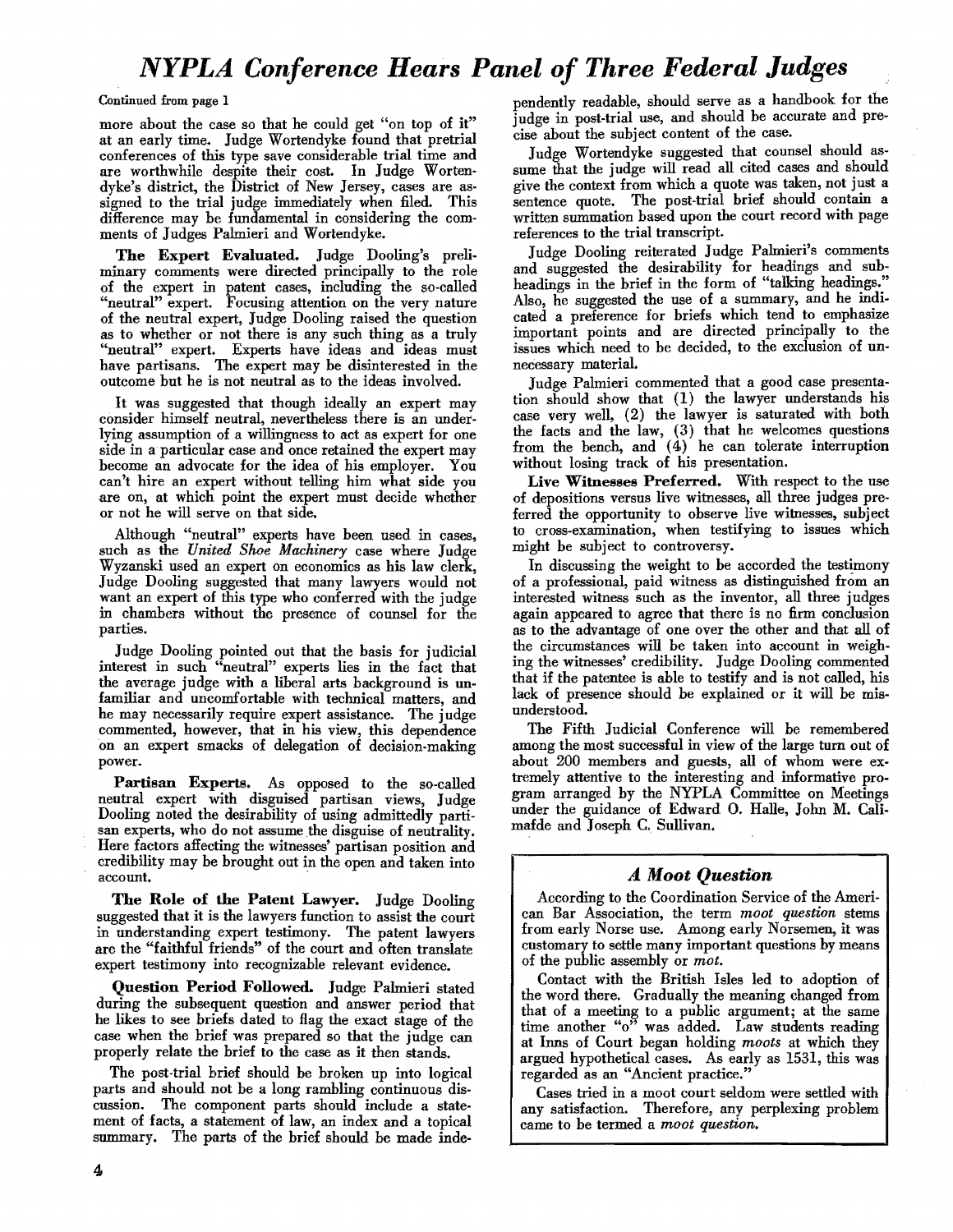# In The Law Reviews

Two notes concerning patent matters were included in the November, 1963, issue of the *New York University Law Review. "The Patentability of Computer Programs"* urges that computer programs are patentable . and outlines the most effective procedure for securing such protection. Several types of claims are snggested as well as what should constitute an adequate disclosure of the program. The author effectively argues that the benefits of the patent system should not be denied those laboring in the computer program art.

*"The Manufacturer's Right to Resell Patented and Copyrighted Goods",* the second article, analyzes the situation wherein a manufacturer has cause to sell without consent goods he has produced, pursuant to contract with a patent or copyright holder. The manufacturer may be exercising a common law or statutory right of resale, when the patent or copyright holder has refused to accept or pay for the goods he has ordered. The propriety of an infringement action to prevent such resale is evaluated in light of recent case law.

### VENICE ENACTED FIRST PATENT STATUTE IN 1414

It is generally assumed that the first patent law, in the sense of a general promise of exclusive rights to inventors, was enacted in 1474 by the Republic of Venice (See Study No. 15, 85th Cong. 2d Sess. (1958)).

For those of our readers who are interested in this his· torical document, we print below what we believe is an accurate English translation of the Italian text:

"1474, the 19th day of March.

There are in this city, and also there come temporarily by reason of its greatness and goodness, men from different places and most clever minds, capable of devising and inventing all manner of ingenious contrivances. And should it provided, that the works and contrivances invented by them, other having seen them could not make them and take their honor, men of such kind would exert their minds, invent and make things which would be of no small utility and benefit to our State. Therefore, decision will be passed that, by authority of this Council, each person who will make in this city any new and ingenious contrivance, not made heretofore in our dominion, as soon as it is reduced to perfection, so that it can be used and exercised, shall give notice of the same to the office of our Provisioners of Common. It being forbidden to any other in any territory and place of ours to make any other contrivance in the form and resemblance thereof, without the consent and license of the author up to ten years. And, however, should anybody make it, the aforesaid author and inventor will have the liberty to cite him before any office of this city, by which office the aforesaid who shall infringe be forced to pay him the sum of one hundred ducates and the contrivance be immediately destroyed. Being then in liberty of our Government at his will to take and use in his need any of said contrivances and instruments, with this condition, however, that no others than the authors shall exercise them.

| favorable 116 |  |
|---------------|--|
|---------------|--|

contrary 10

uncertain 3"

# NEW YORK LAWYERS PAY ONE·TIME "LICENSE FEE"

The New York State lawyer's registration act (Judiciary Law § 467a) requiring payment on or before January 1, 1964 of a \$15 registration fee by each attomey licensed and admitted to practice on September 1, 1963, has met with some protest by members of the New York Bar. Criticized as being purely for revenue purpose, the law is a "one-shot" measure and the collected fees fall into the state's general funds.

The establishment of a regular license fee for lawyers has been approved by many and is the subject of a recommendation by the Association of the Bar of the City of New York. The latter calls for a \$15 biennial fee, the proceeds being devoted to the improved administration of justice in the state. One such use would be the setting up of a client's security fund for the protection of the public.

Many States Have Fees. A recent report issued by the American Bar Association indicates that New York lawyers are by no means alone in the payment of a registration 'or license fee. A surprisingly large number of. municipal, county and state governments exact periodic fees from lawyers practicing within their respective juris· dictions. Although most of the fees or taxes are fixed annual amounts ranging from \$10 to \$50, some are graduated in accordance with the individual lawyer's income.

The city of Birmingham, Alabama, for example, im . poses an annual license fee increasing from \$30 for a gross annual income of \$3,000 or less, to \$100 for an income of \$7,500 or more per year. In addition, an employer must pay \$20 a year to the city for each salaried attorney in his employ. The Roanoke, Virginia lawyer pays a city license tax of \$20 on the first \$4,000 of gross receipts plus \$1.10 per \$100 of gross receipts in excess of \$4,000.

The ABA report goes on to point out that with but few exceptions, moneys collected by the state or local governments are for revenue purposes only and do not find their way into activities related to legal administration.

# *Proposed Patent Office Rule Change Dropped Voluntary Compliance By Attorneys Sought*

The proposal to amend Rule 104 to require applicants to file a list of pertinent prior art references with their applications (see NYPLA BULLETIN, Vol. 3, No.2), has been dropped *at least temporarily* by the Patent Office.

In a notice first published in the Official Gazette of December 24,1963, (797 O. G. 733) the Patent Office indicated that its action was prompted to some extent by objections raised at the oral hearing and in written comments. However, the results sought to be achieved by the proposed rule change still are considered to be highly desirable and applicants and attorneys are advised to submit "in a separate paper either at the time of filing of an application or as soon as practicable thereafter . . . any prior patent or publication which, in their opinion, may be helpful to the Office in its examination of the application."

The notice states the intention of the Patent Office not to rely on such cited prior art as a substitute for the official search, nor to consider it an admission by the applicant or attorney that the cited art is anticipatory of any claim or should form a basis for a rejection. Its expressed purpose is simply to facilitate the work of the Patent Office.

Implicit in the notice is the possibility that if the Patent Bar does not respond voluntarily to the Patent Office's request, the rule change may again be considered.